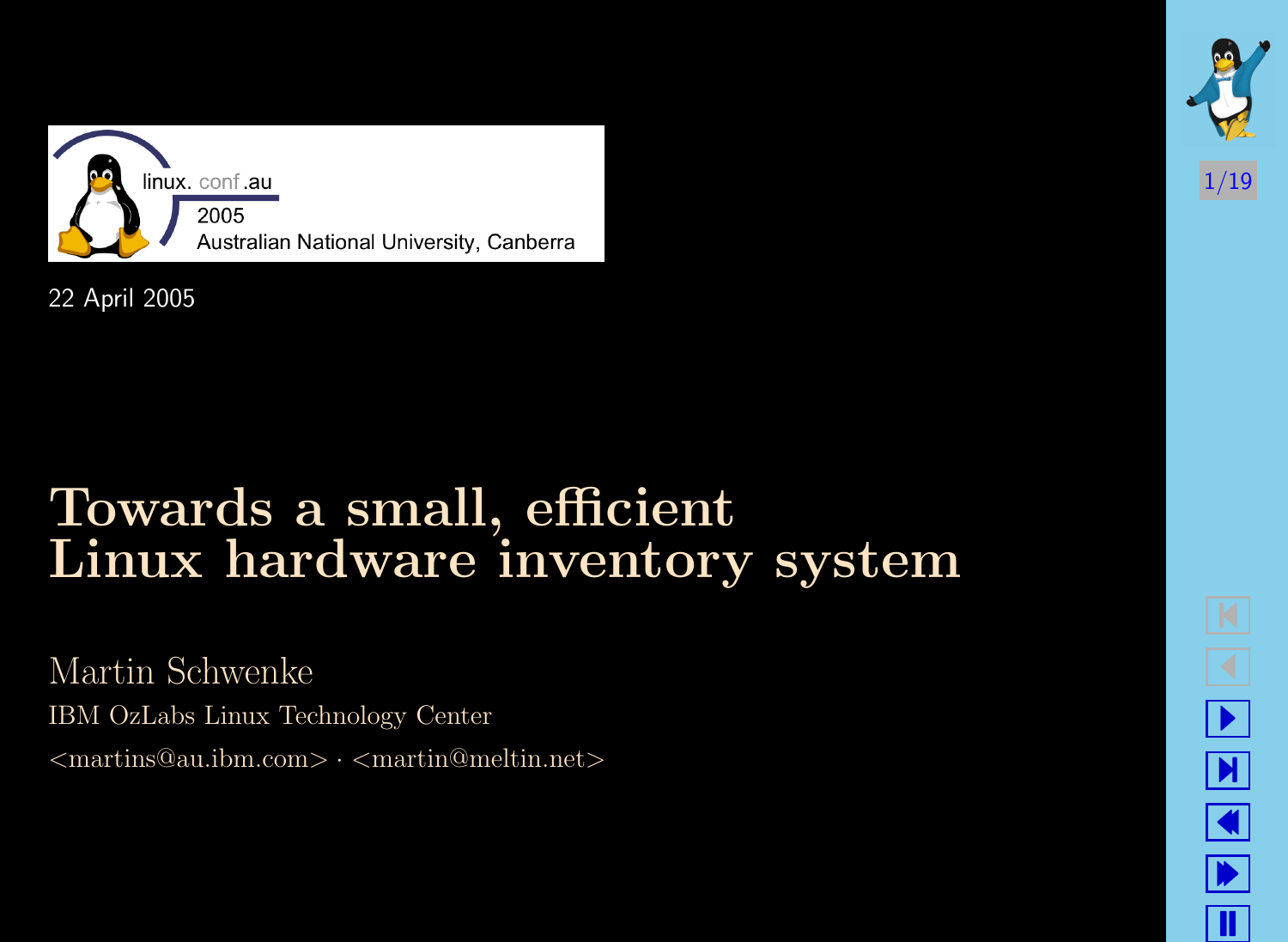## The Plan. . .

- Introduction.
	- Hardware inventory systems? Small?
	- Output; digging for details.
- VPD-based persistent device naming.
	- $-$  udev and  $scsi_id$ .
	- An lsvpd-based naming system.
- Rewriting Isvpd.
	- $-$  Why?
	- Dynamically configurable modules.
	- Function overriding and clever tricks.
	- $-$  Infrastructure; Linux $^{\circledR}$  2.6 only?
- Scripting system tools?
- Conclusions, questions, ...



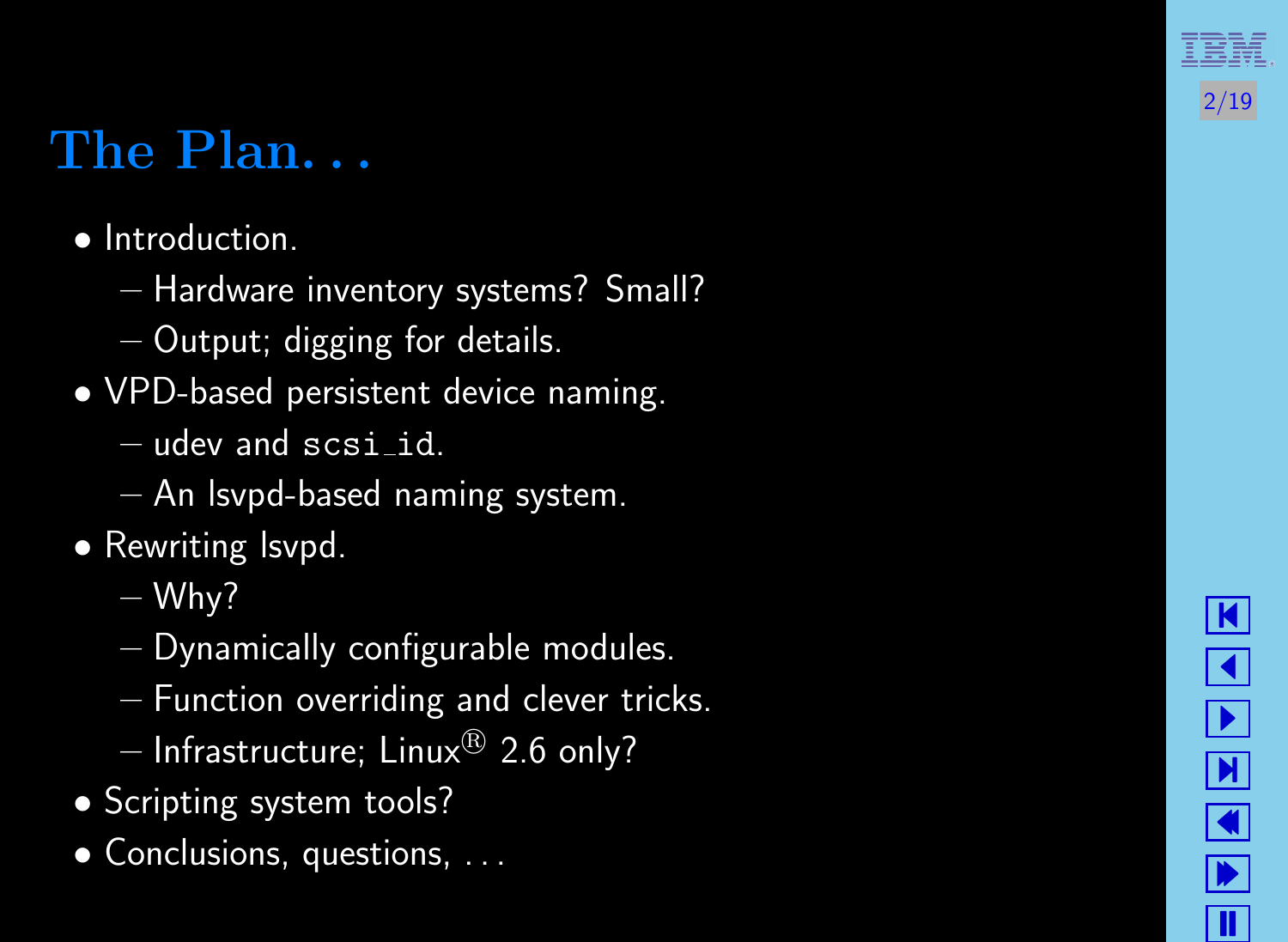

# Hardware Inventory Systems? Small?

- [lspci](http://atrey.karlin.mff.cuni.cz/~mj/pciutils.shtml)?
- [kudzu](http://rhlinux.redhat.com/kudzu/) and hwinfo?
- [WBEM/CIM?](http://openpegasus.org/)
- [OpenHPI?](http://openhpi.sourceforge.net/)
- [HAL?](http://hal.freedesktop.org/)
- [lsvpd](http://linux-diag.sourceforge.net/Lsvpd.html)

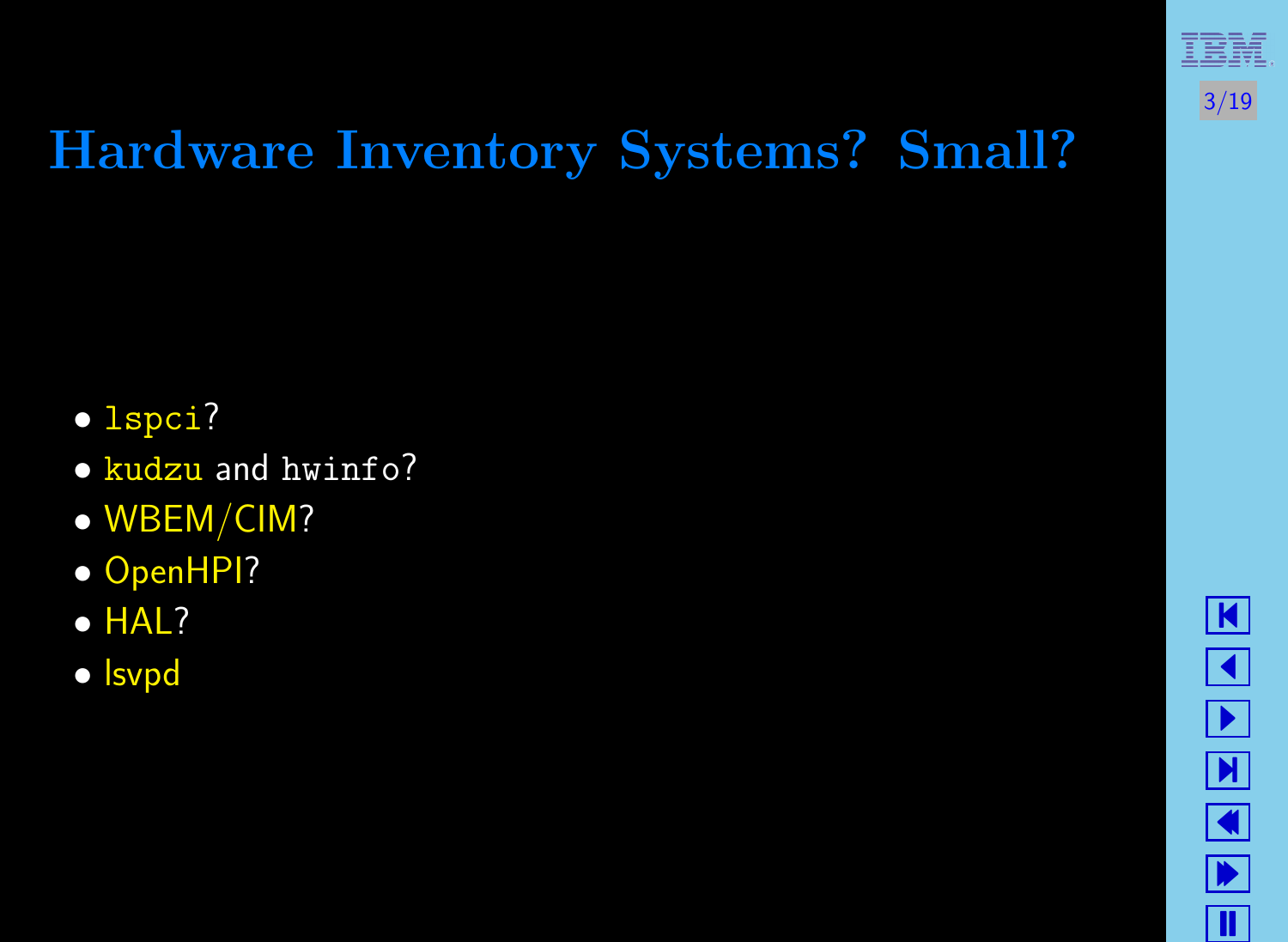### Vital Product Data

- \*DS PCI-X Dual Channel Ultra320 SCSI RAID Adapter
- \*AX scsi3
- \*PN 97P3960
- \*FN 97P3960
- \*SN YL10C3306827
- \*MN 000C
- $*EC$  0
- \*RM 0309002d
- \*Z0 5703
- \*Z1 1
- \*YL U7879.001.11C543F-P1-C5-T1

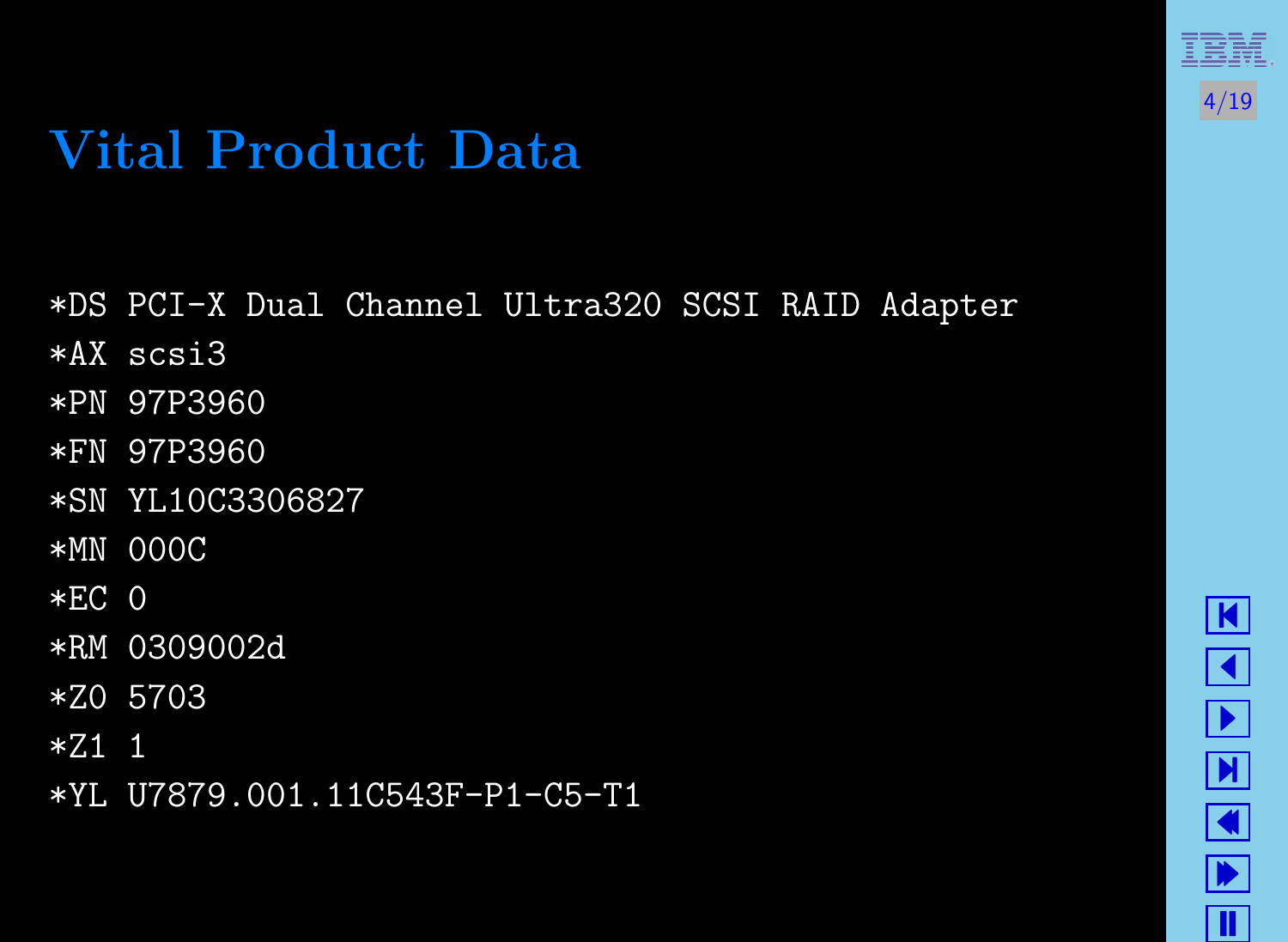

### Vital Product Data — Explained

\*DS PCI-X Dual Channel Ultra320 SCSI RAID Adapter

- 
- 
- 
- \*SN YL10C3306827 # Serial Number
- 
- 
- \*RM 0309002d # ROM Level
- \*Z0 5703
- $*7.1$  1
- \*YL U7879.001.11C543F-P1-C5-T1 # Physical Location
- \*AX scsi3 # OS/AIX Name
- \*PN 97P3960 # Part Number
- \*FN 97P3960 # FRU Number
	-
- \*MN 000C # Manufacturer ID
- \*EC 0 # Engineering Level
	-

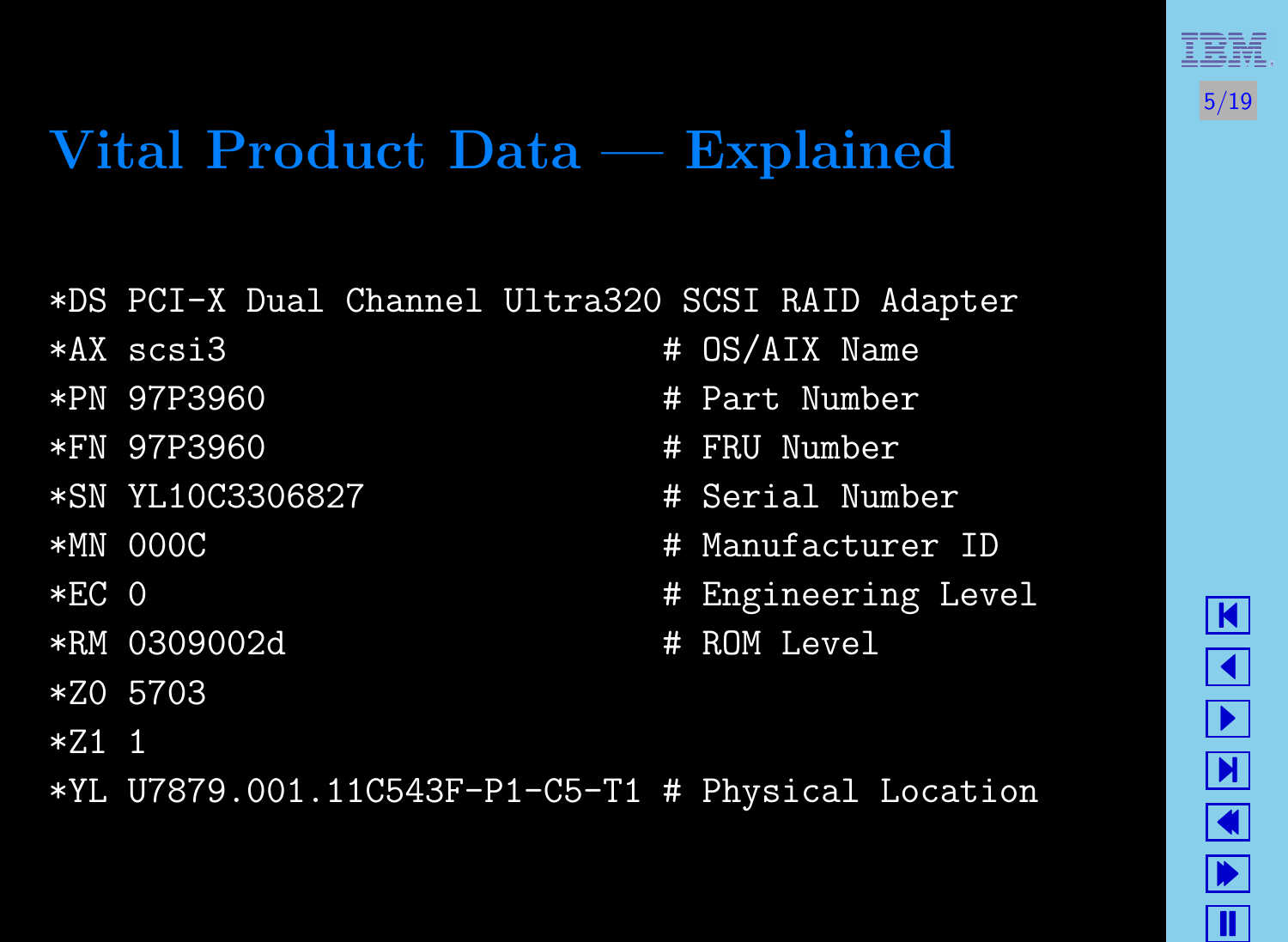# lscfg Output

scsi3 U7879.001.11C543F-P1-C5-T1

PCI-X Dual Channel Ultra320 SCSI RAID Adapter

| Part Number97P3960                              |
|-------------------------------------------------|
| $FRU$ Number97P3960                             |
| Serial NumberYL10C3306827                       |
| Manufacture ID000C                              |
| EC Level0                                       |
| Alterable ROM Level0309002d                     |
| Device Specific. $(20)$ 5703                    |
| Device Specific. $(Z1)$ 1                       |
| Device Specific. (YL)U7879.001.11C543F-P1-C5-T1 |

 $\boxed{\mathbf{K}}$  $\blacktriangleleft$ - Й  $\Box$  $\blacksquare$ Ш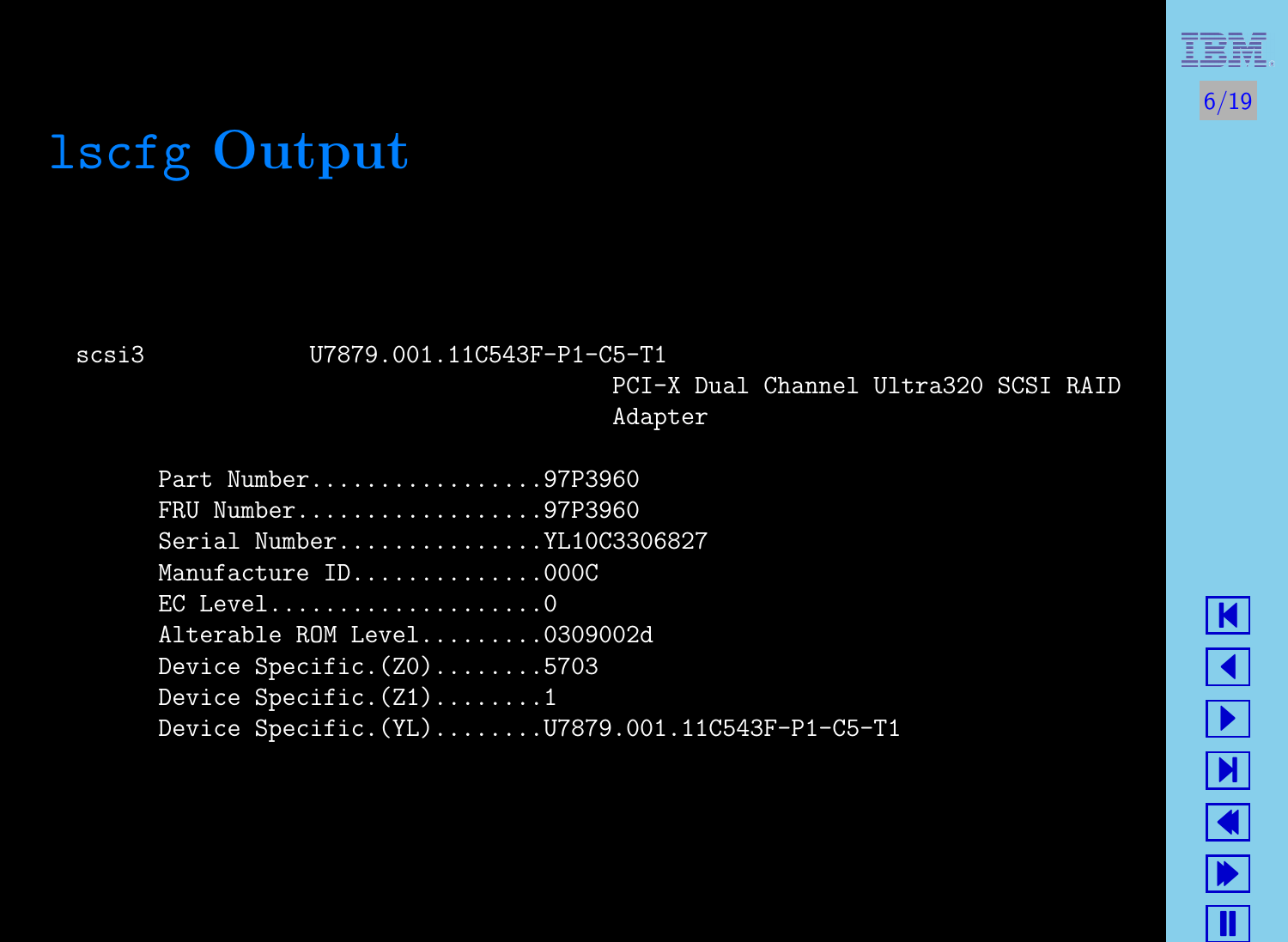

### Vital Product Data — Sources

- \*DS PCI-X Dual Channel Ultra320 SCSI RAID Adapter
- 
- 
- 
- 
- 
- 
- 
- \*Z0 5703
- $*Z1$  1

\*YL U7879.001.11C543F-P1-C5-T1 # OF device-tree

# DS from OF device-tree (PCI 2.0, 2.1 VPD)

- \*AX scsi3 # Linux/sysfs \*PN 97P3960 # PCI 2.0/2.1 VPD \*FN 97P3960 # PCI 2.0/2.1 VPD \*SN YL10C3306827 # PCI 2.0/2.1 VPD \*MN 000C # PCI 2.0/2.1 VPD \*EC 0 # PCI 2.0/2.1 VPD
- \*RM 0309002d # Linux/sysfs

$$
\boxed{\blacktriangle} \boxed{\blacktriangle} \boxed{\blacktriangle} \boxed{\blacktriangle} \boxed{\blacktriangle} \boxed{\blacktriangle}
$$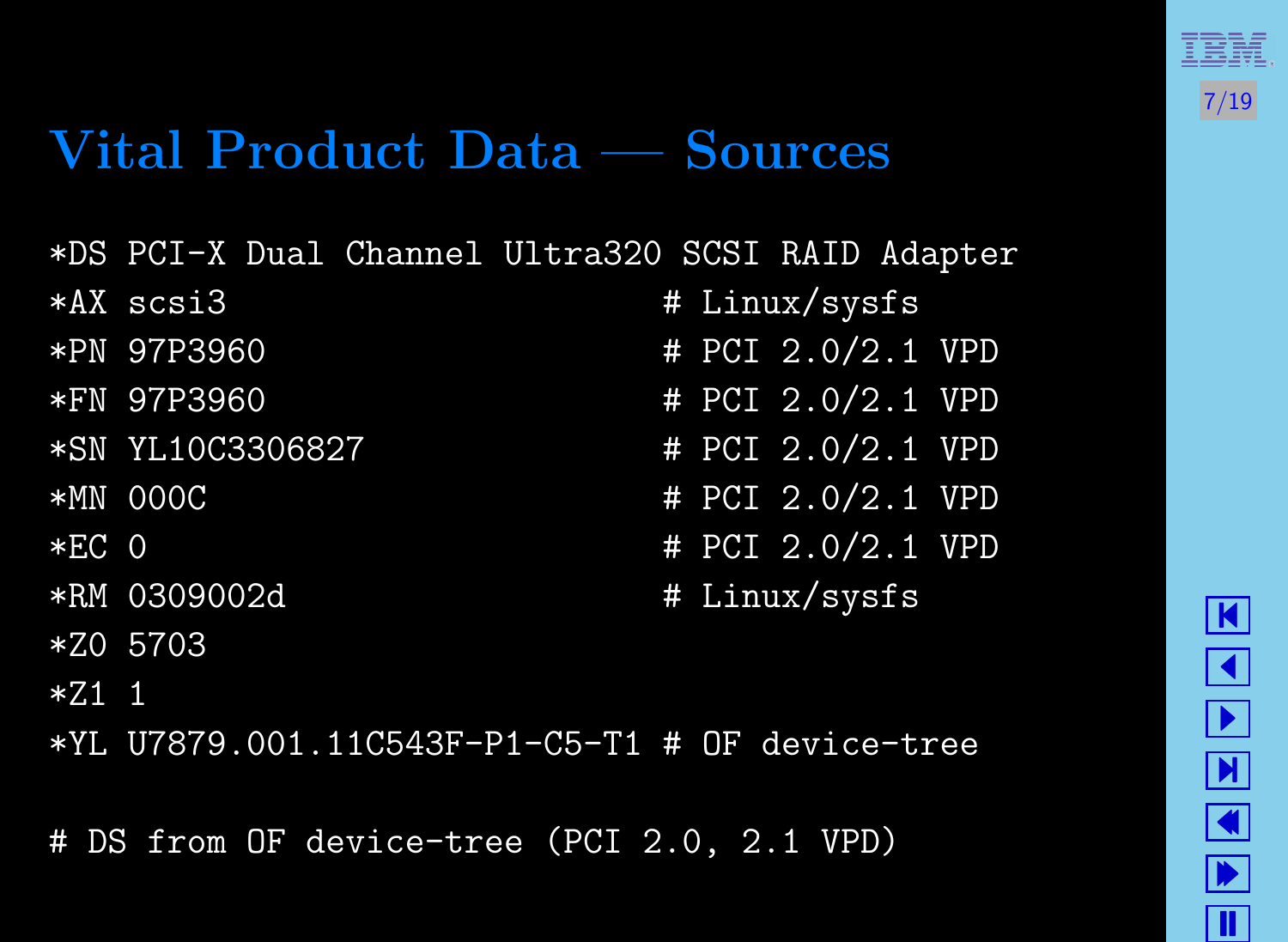

# Persistent Device Naming (SCSI-only)

- udev
- scsi id
- Run script to create rules.

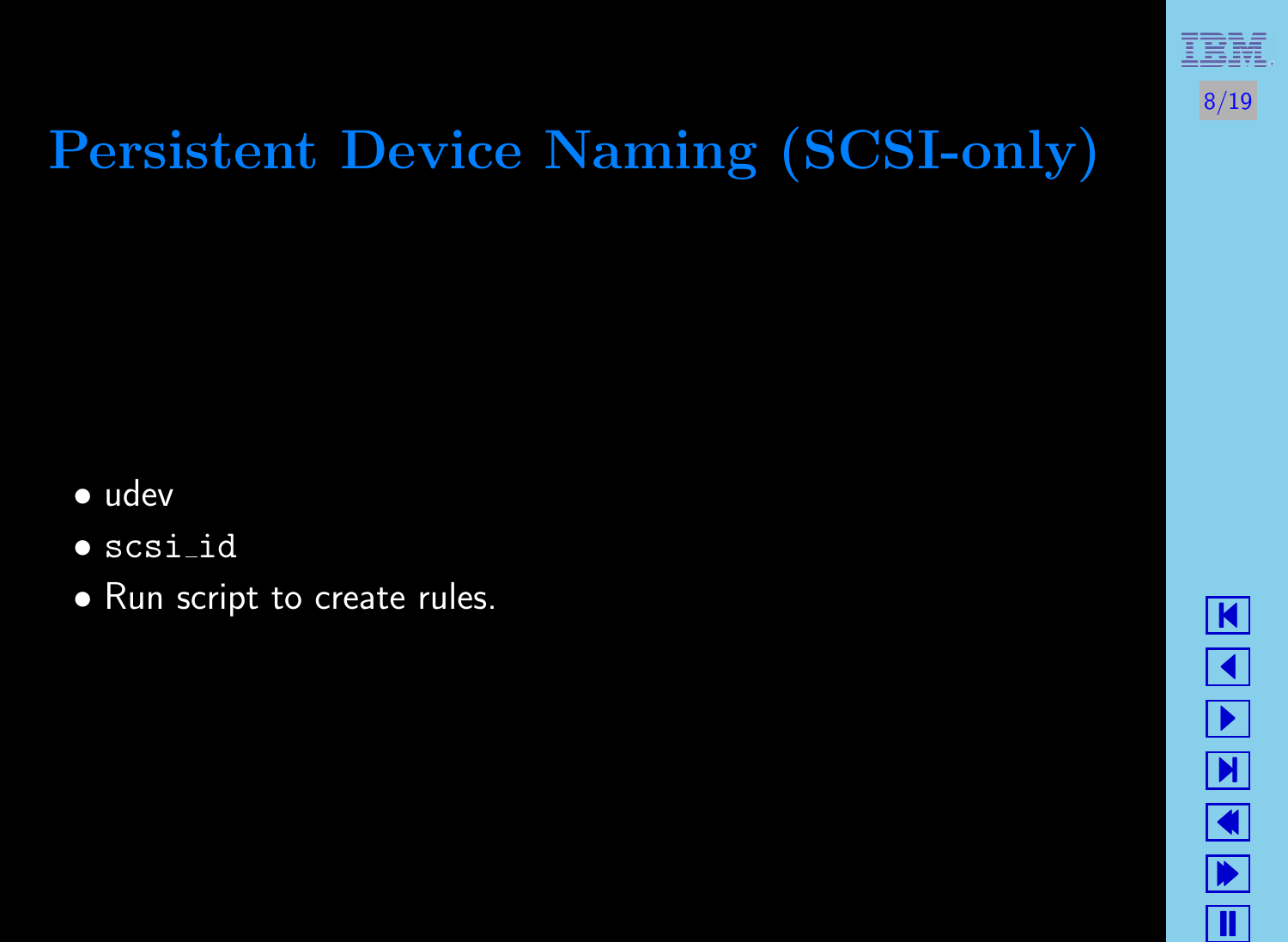

# VPD-based Persistent Device Naming

- 1. lsvpd-hotplug retrieves VPD.
- 2. udev calls lsvpd-namedev.
	- (a) Do we have a name for various combinations of VPD fields? If so, return it.
	- (b) If not, generate one from a sequence. Associate name with combination of VPD fields. Return it.
- 3. lsvpd-hotplug-name adds the name to VPD.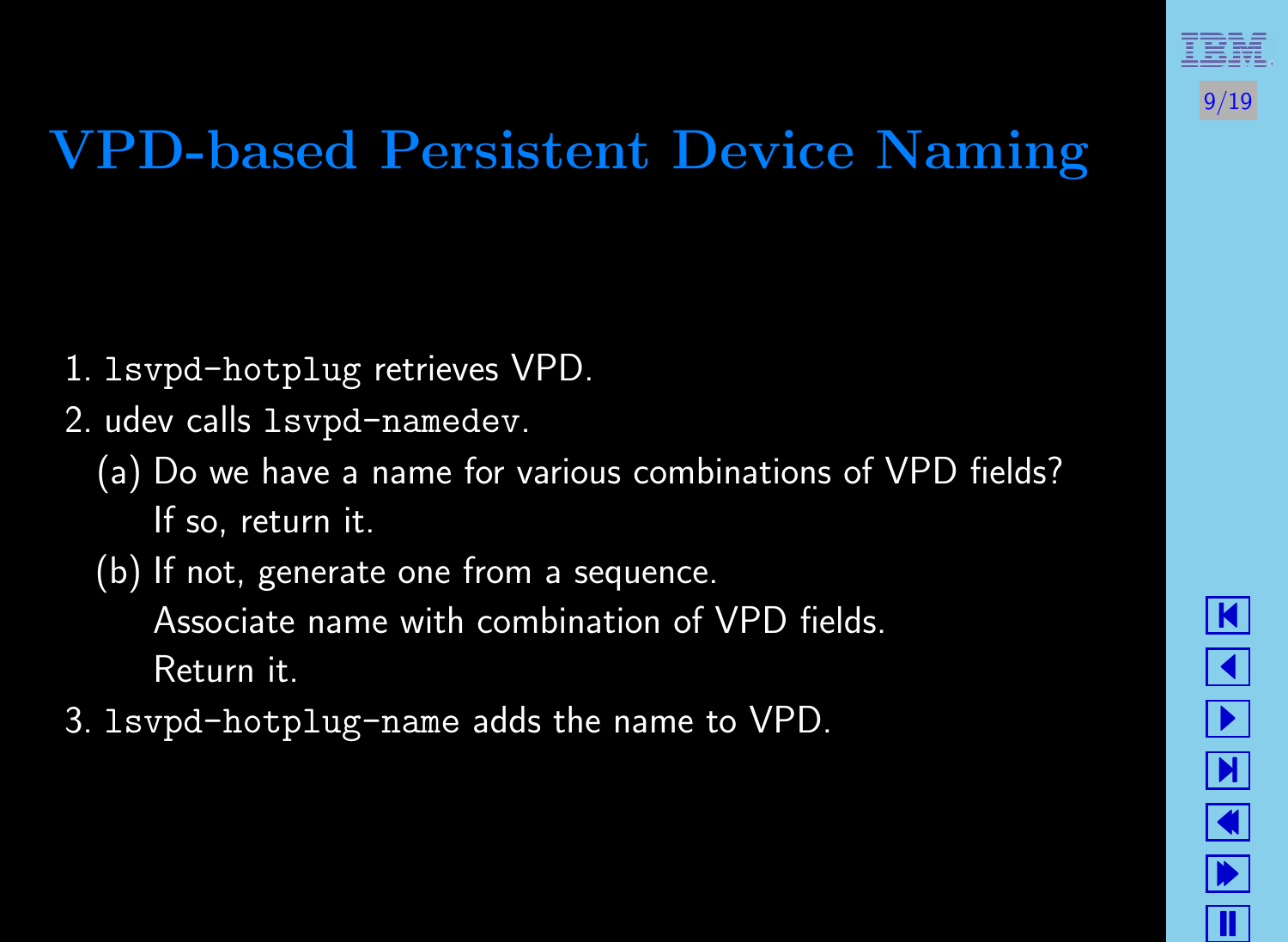# Rewriting lsvpd

- Currently bash  $+$  C helpers.
- Inefficient.
- Run-time dependencies.



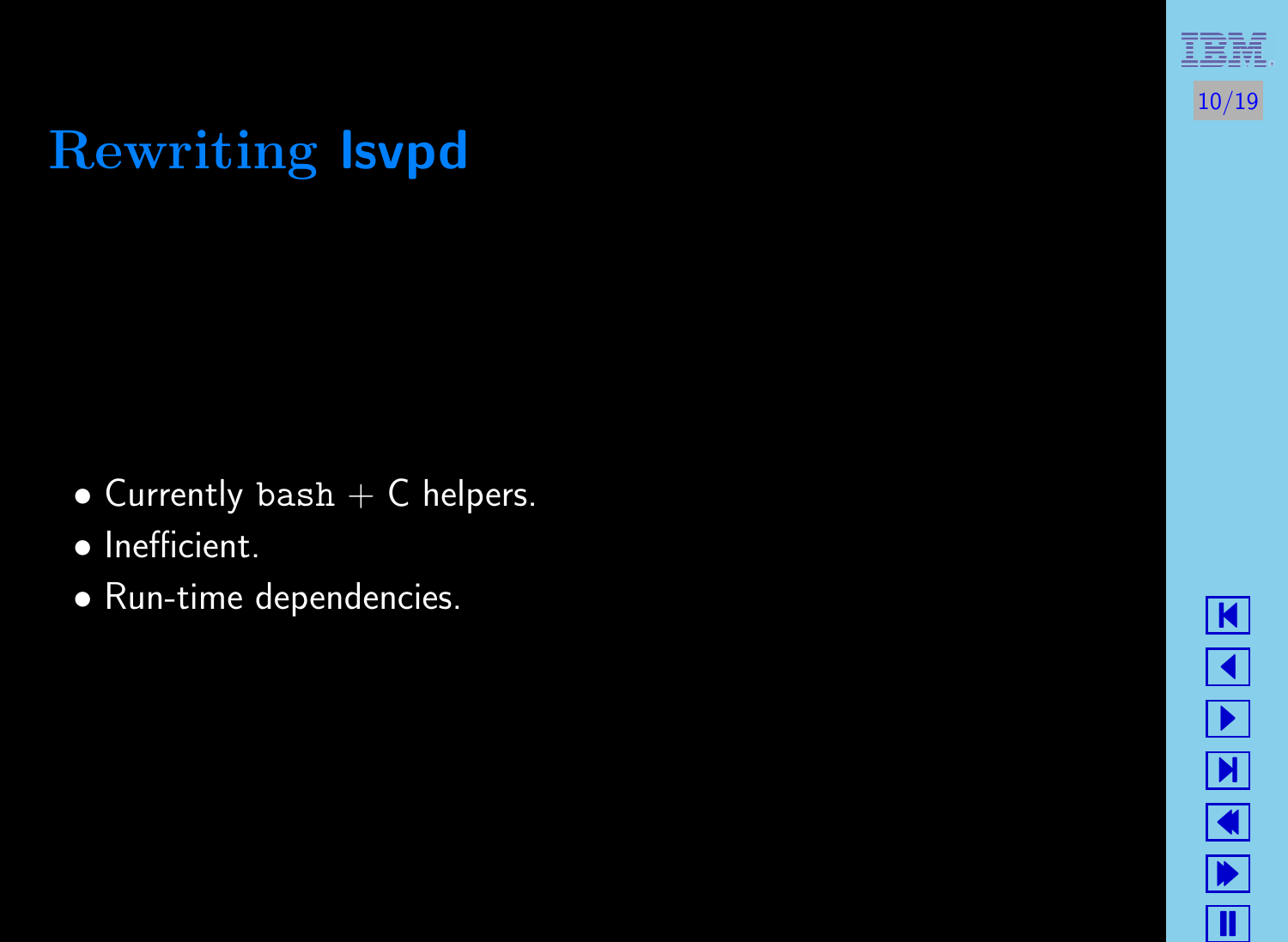

# Dynamically Configurable Modules (1)

- Directory of modules, sourced in order, run-parts-style.
- Modules check their own 'load condition'.
- Easy in bash:
	- [ -n "\$sysfs\_dir" ] || return 0

list\_devices\_functions="sysfs\_list\_devices"

```
sysfs_list_devices ()
{
}
```
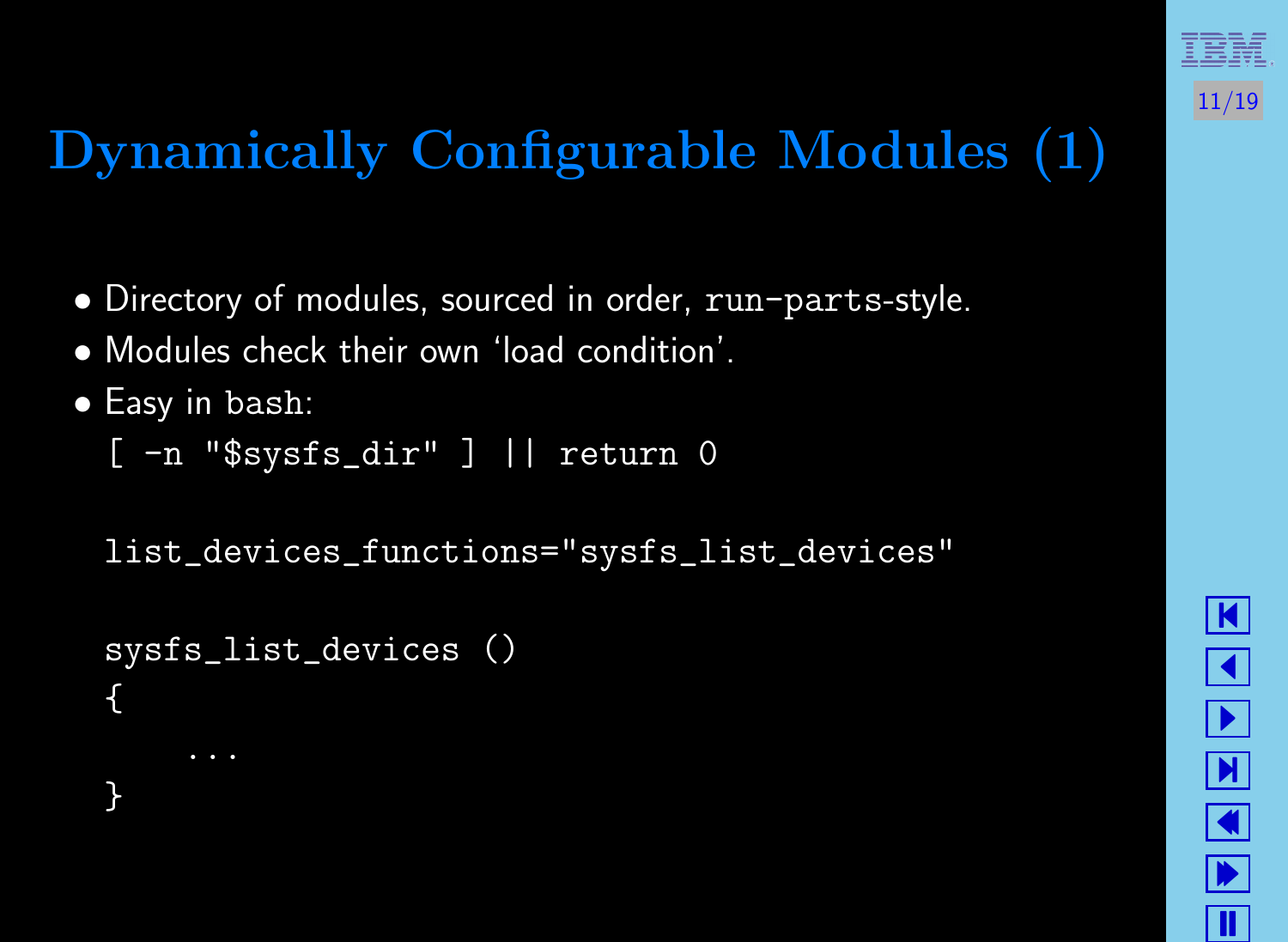

# Dynamically Configurable Modules (2)

- In C, use *ELF sections*.
- ELF sections combined in link (1d) order.
- Check condition in a function, and perform 'magic' on function: static void init(void)

```
{
```
}

```
if (NULL != lsvpd_sysfs_dir) {
        device_listing_functions_clear();
```
INIT(init);

}

```
\vert \mathbf{K} \vert\blacktriangleleft-

\boxed{\blacksquare}\blacklozenge\blacktrianglerightT
```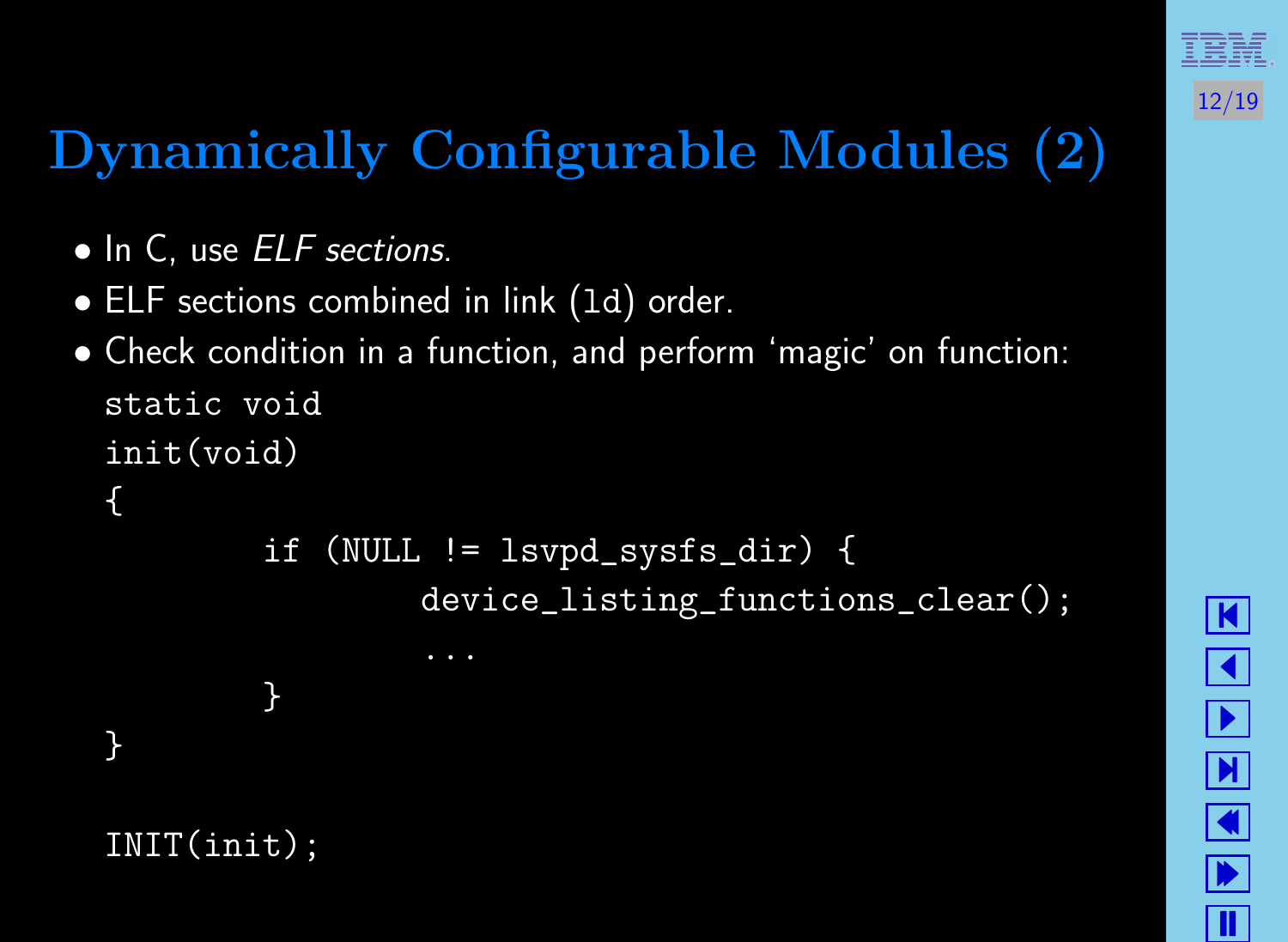

# Dynamically Configurable Modules (3)

### • Line noise:

```
#define INIT(fn) static initcall_t __initcall_##fn \setminus_ __attribute__((__unused_)) \setminus__attribute__((__section__("init_call"))) = &fn
```
#### static inline void call\_inits (void) { extern initcall\_t \_\_start\_init\_call[], \_\_stop\_init\_call[]; initcall\_t \*p; for  $(p = -start\_init\_call; p < -_stop\_init\_call; p++)$  $(*p)($ ; }

<u>|K</u>  $\blacktriangleleft$ - Й  $\Box$  $\blacktriangleright$ T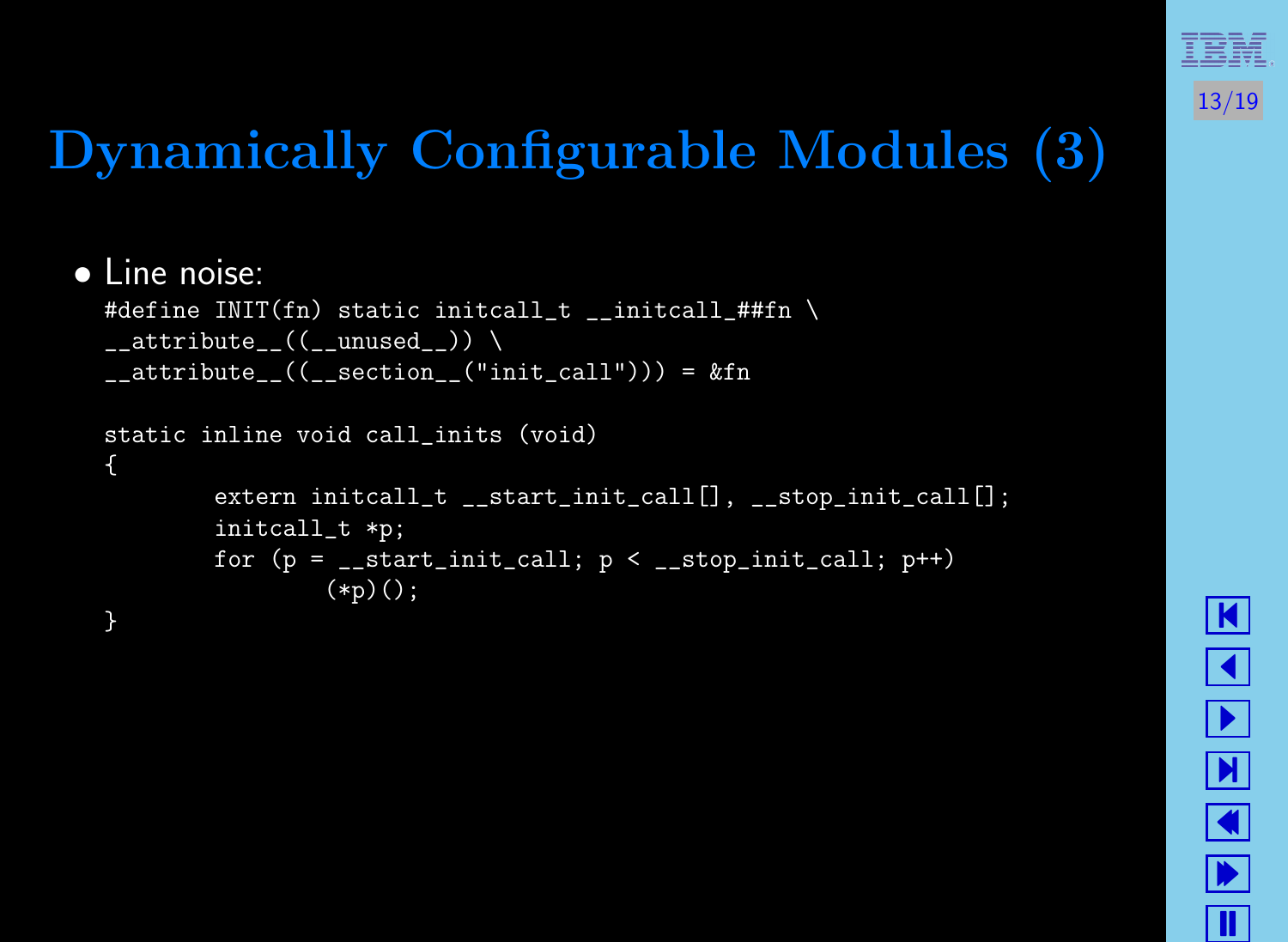

# Dynamically Configurable Modules (3)

### • Line noise:

```
#define INIT(fn) static initcall_t __initcall_##fn \setminus_ __attribute__((__unused_)) \setminus__attribute__((__section__("init_call"))) = &fn
```
#### static inline void call\_inits (void) { extern initcall\_t \_\_start\_init\_call[], \_\_stop\_init\_call[]; initcall\_t \*p; for  $(p = -start\_init\_call; p < -_stop\_init\_call; p++)$  $(*p)($ ; }

<u>|K</u>  $\blacktriangleleft$ - Й  $\Box$  $\blacktriangleright$ T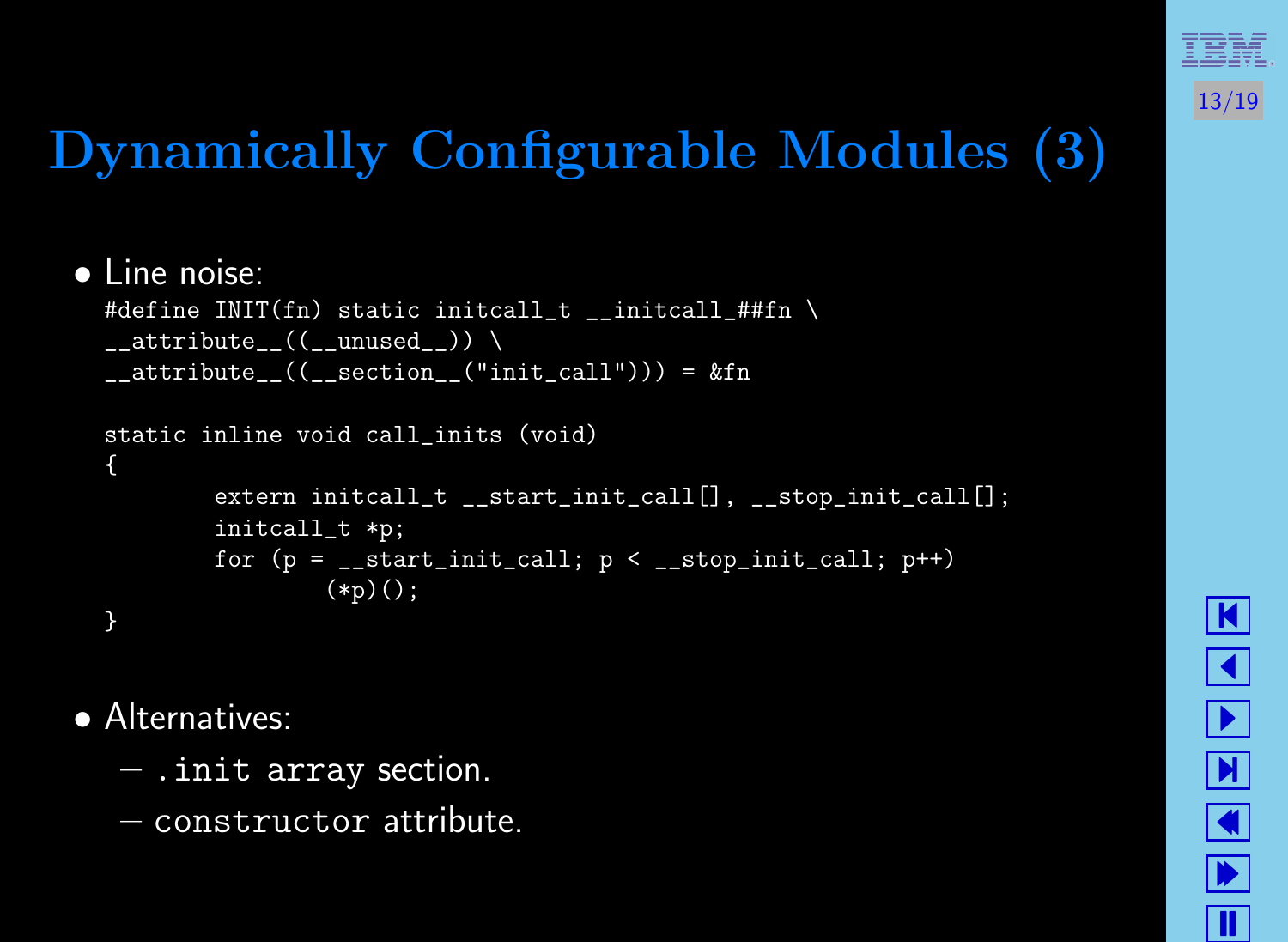## Function overriding

- In bash redefine function in later modules.
- In C use function pointers.

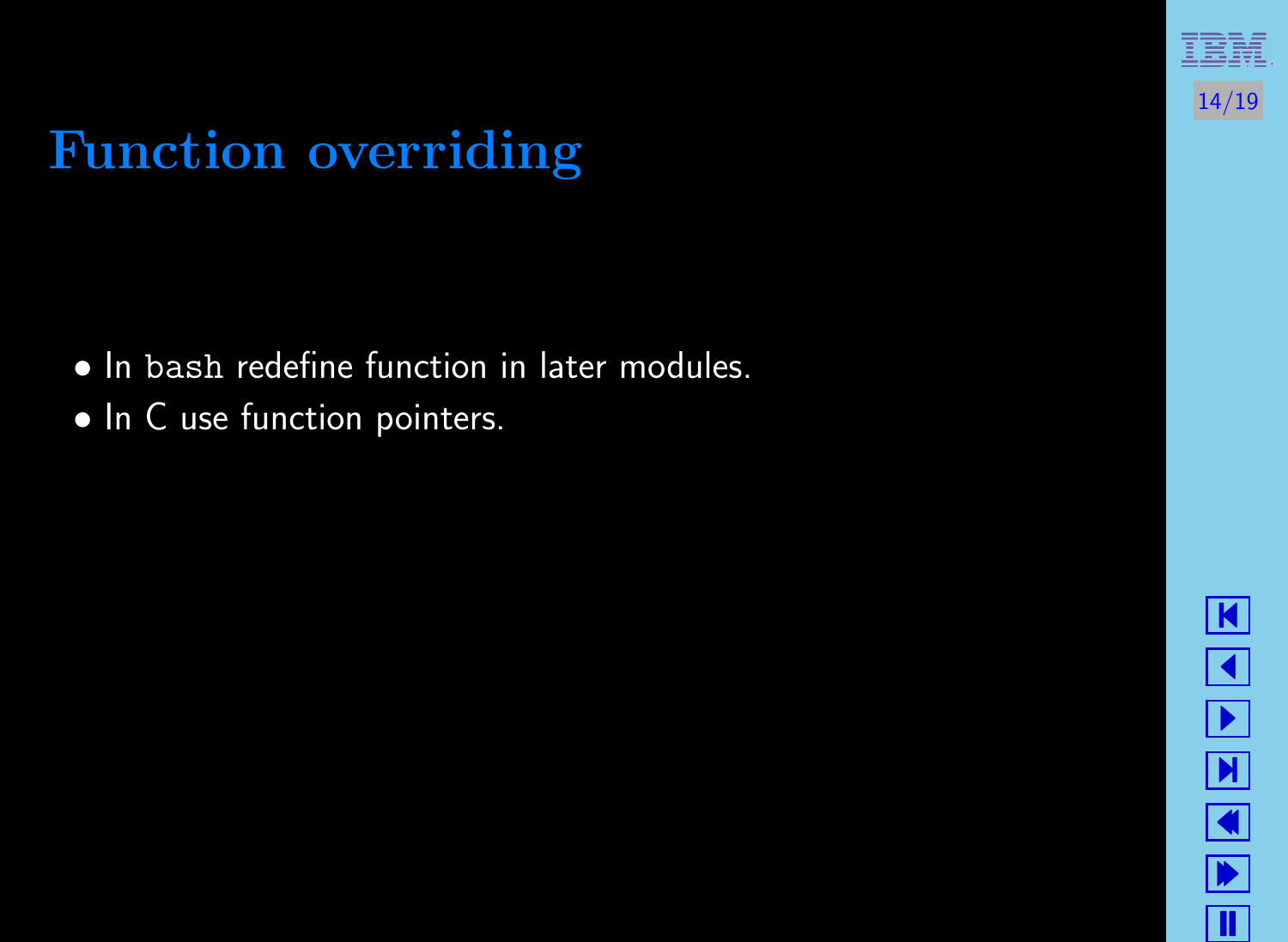## Function overriding

- In bash redefine function in later modules.
- In C use function pointers.

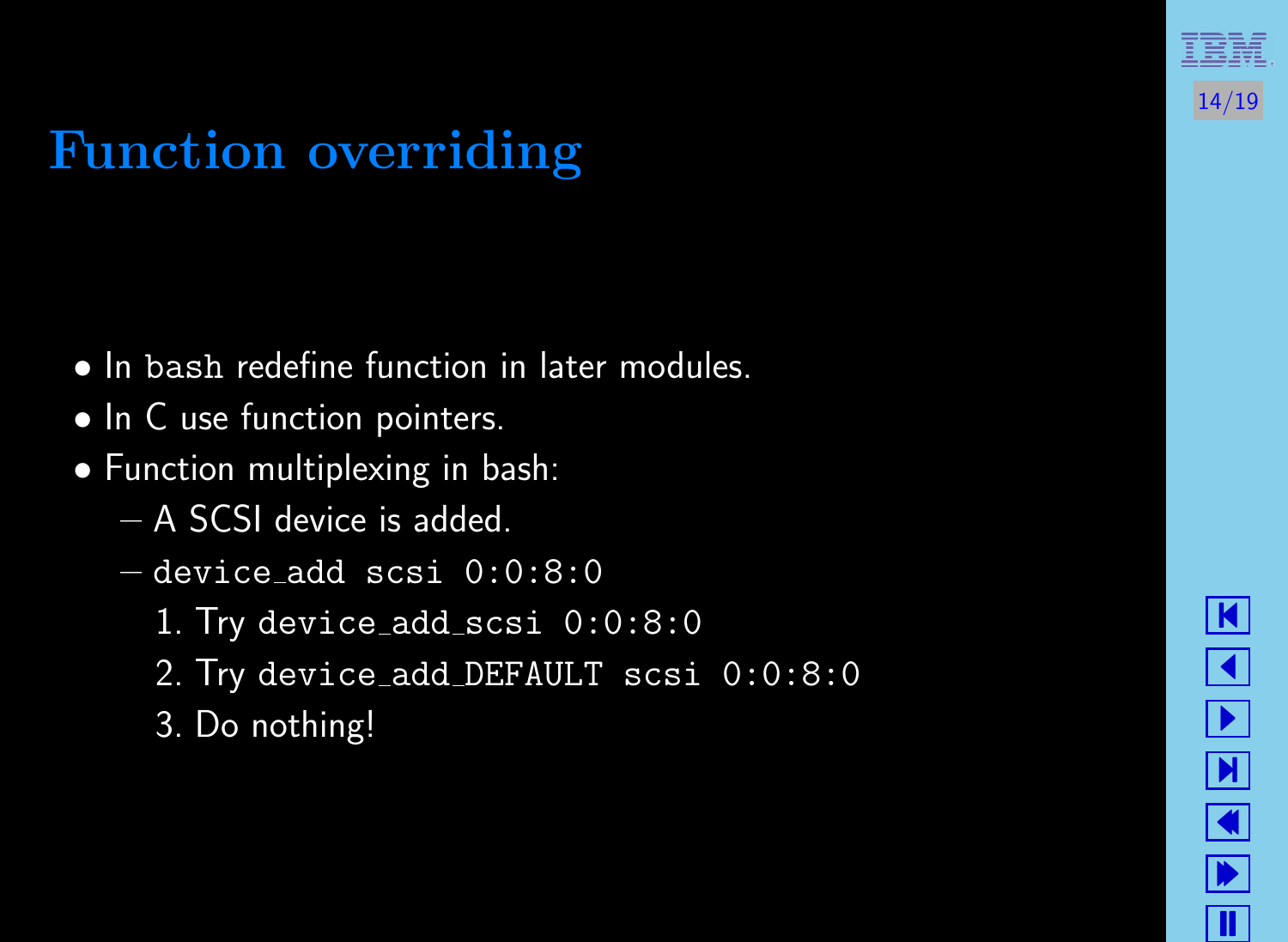• Array of functions per multiplexed function?



15/19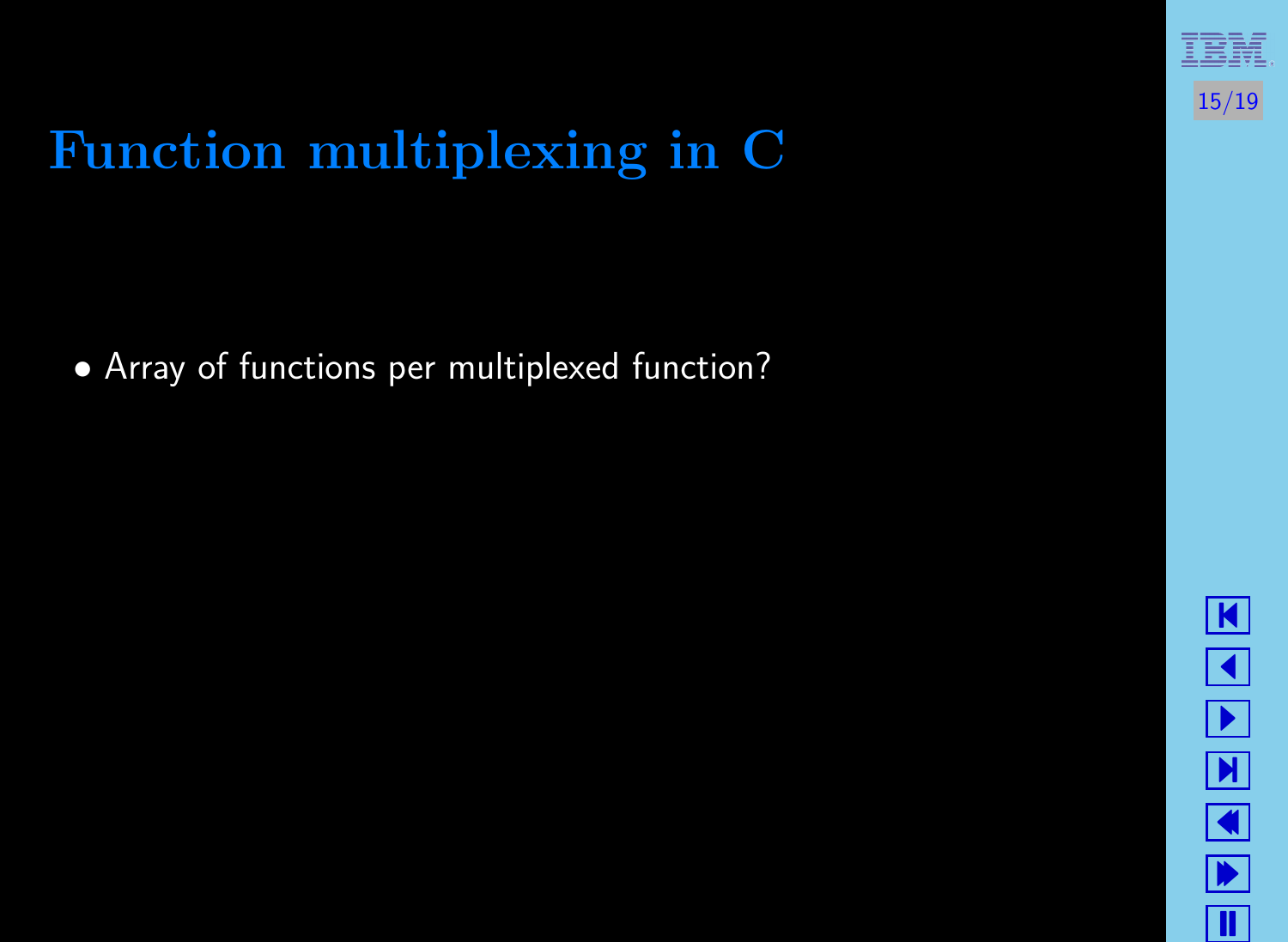• Array of functions per multiplexed function?



15/19

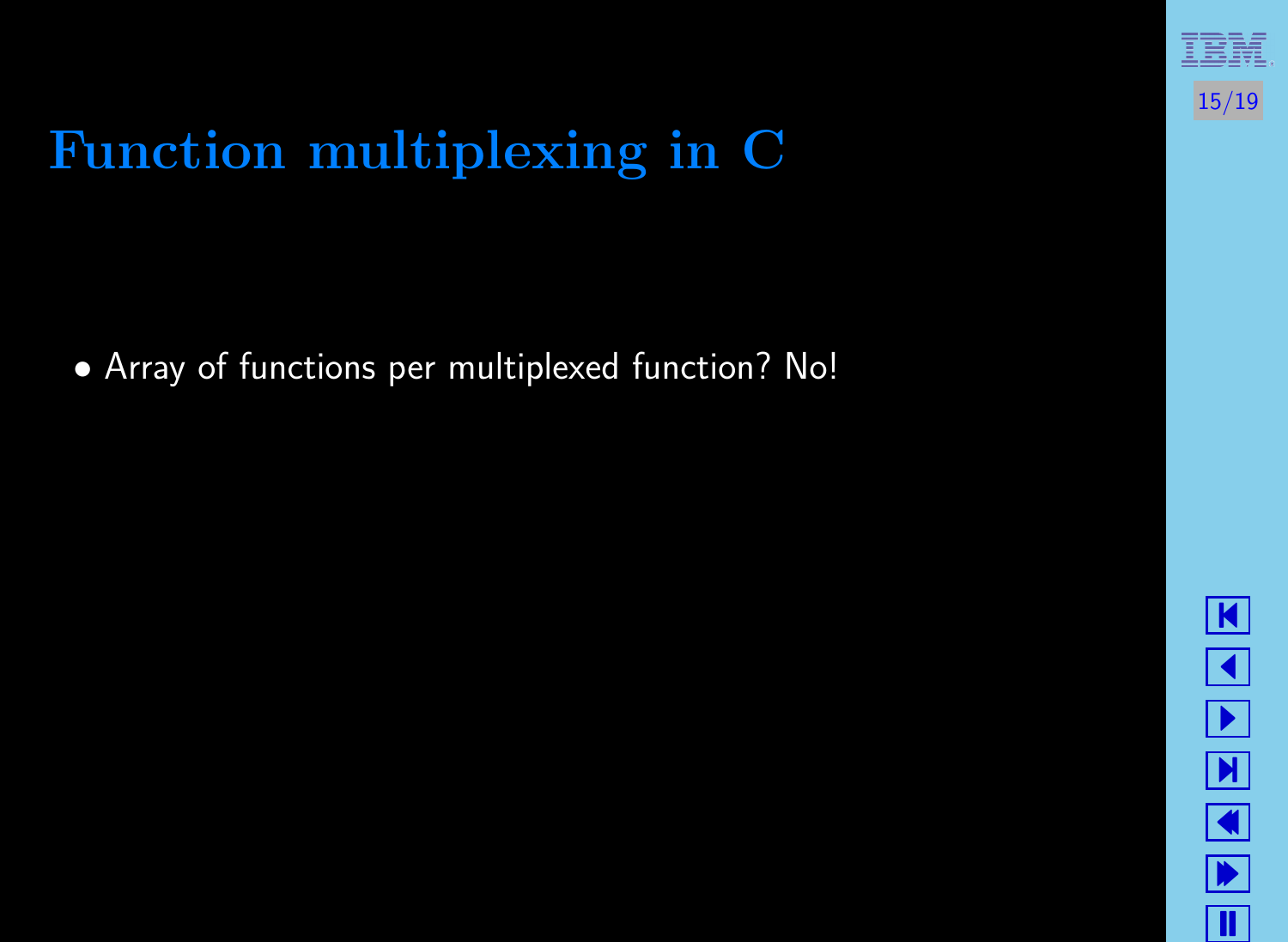• Array of functions per multiplexed function?



15/19

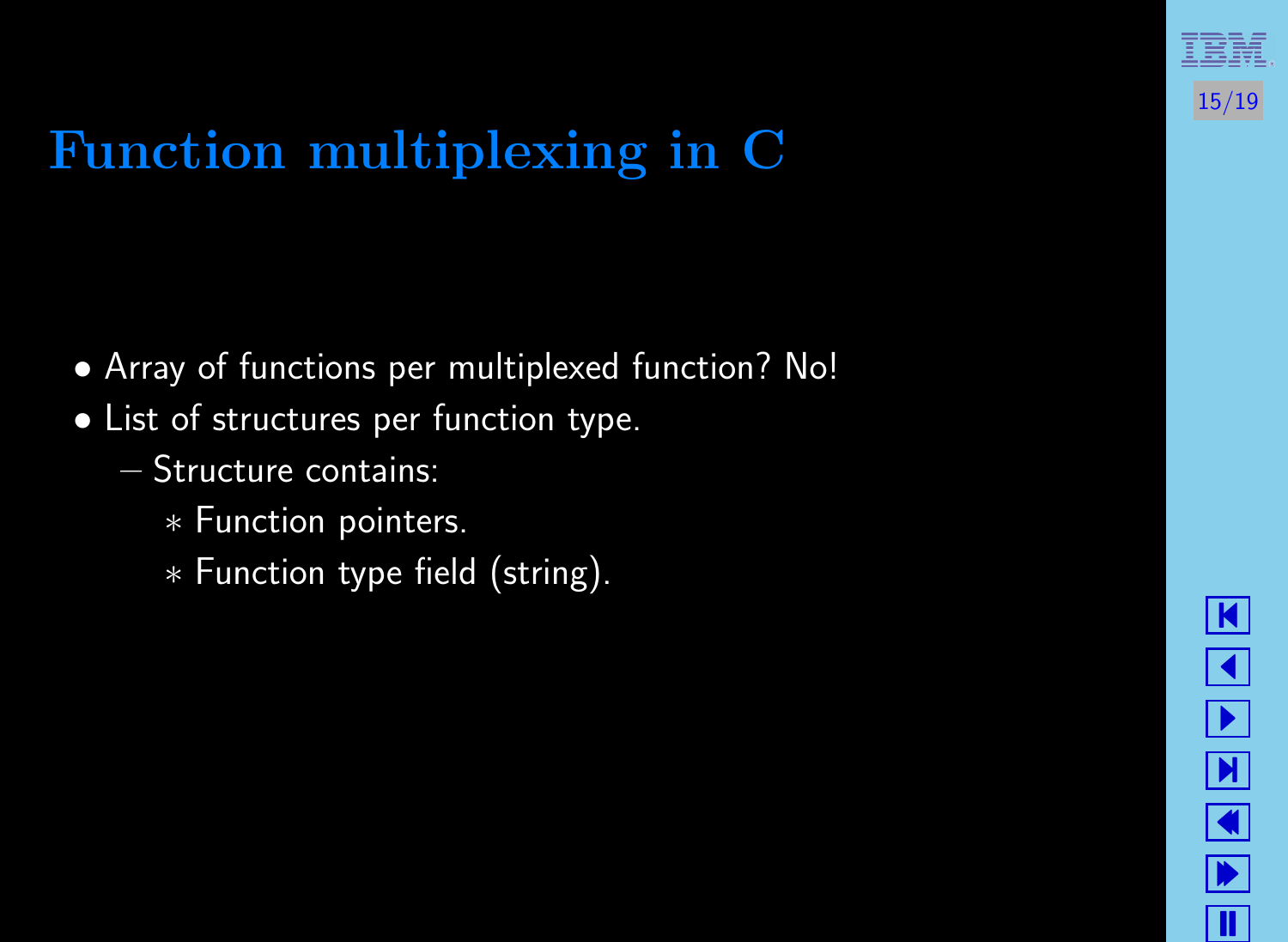• Array of functions per multiplexed function?



15/19

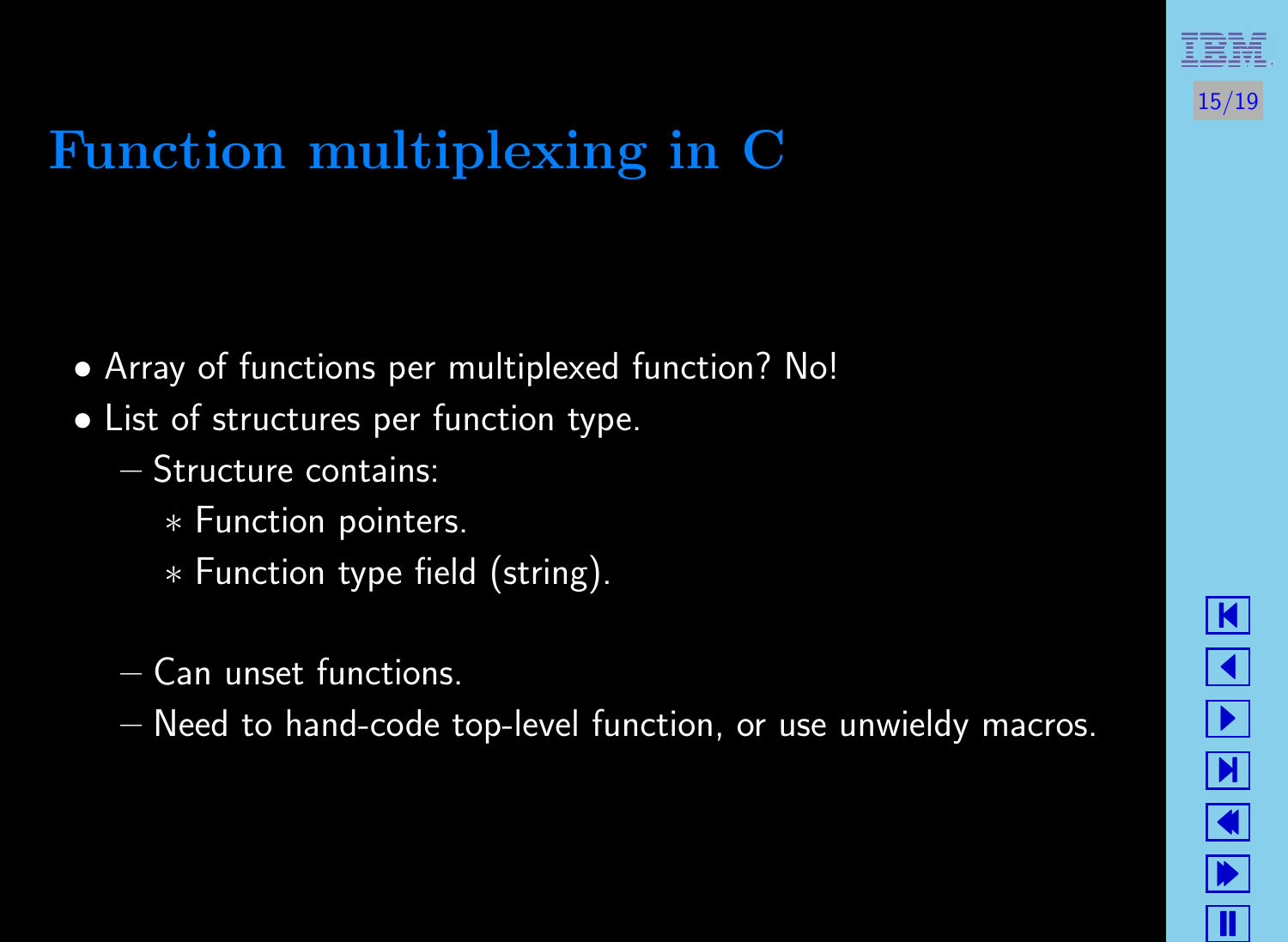### Infrastructure

- Language infrastructure:
	- libc?
	- $-\overline{g}$ lib?
	- Kernel list 'library'?
	- String handling? asprintf(3)!

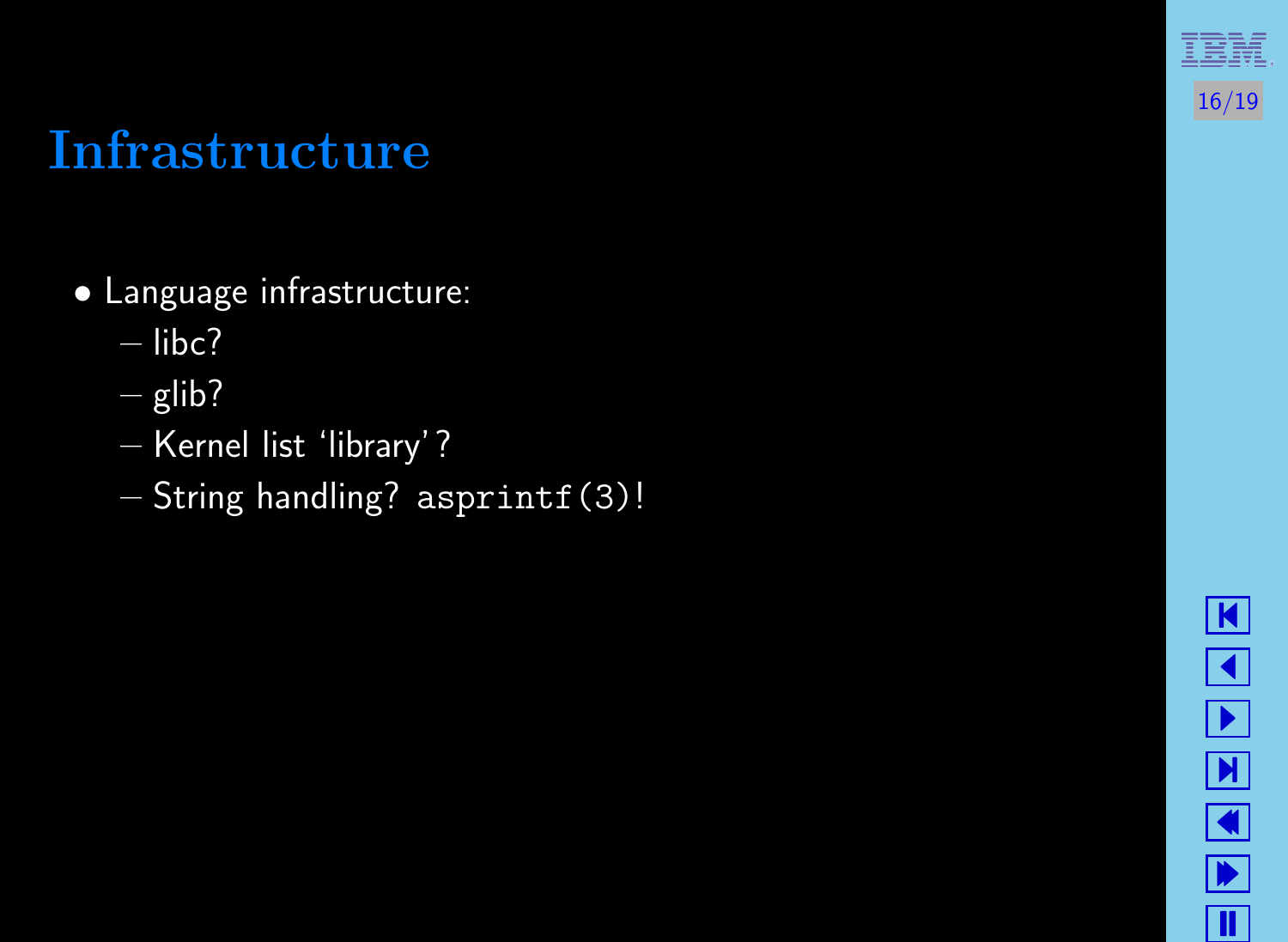### Infrastructure

- Language infrastructure:
	- libc?
	- $-\overline{g}$ lib?
	- Kernel list 'library'?
	- String handling? asprintf(3)!

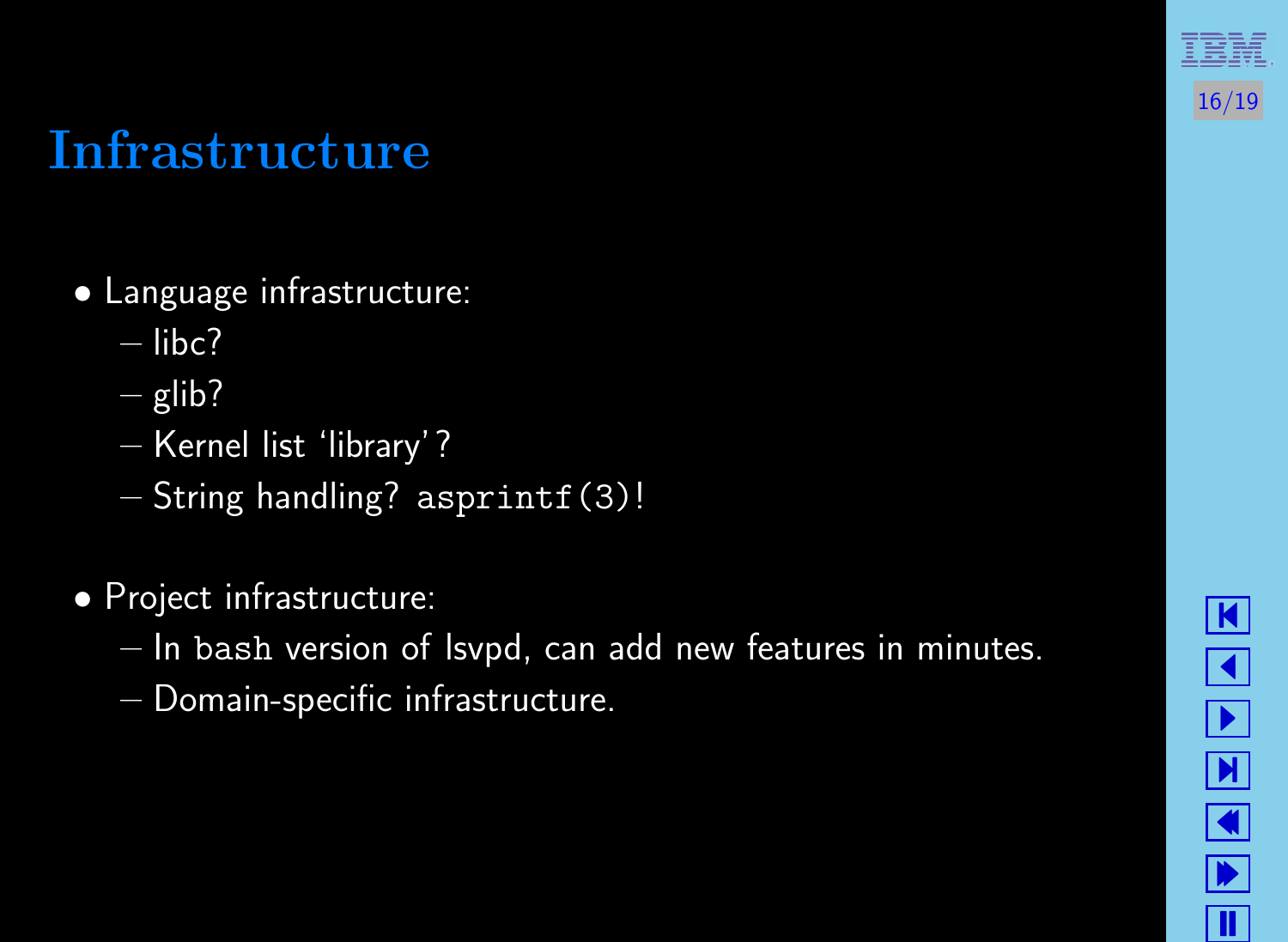### Infrastructure

- Language infrastructure:
	- libc?
	- $-\overline{g}$ lib?
	- Kernel list 'library'?
	- String handling? asprintf(3)!

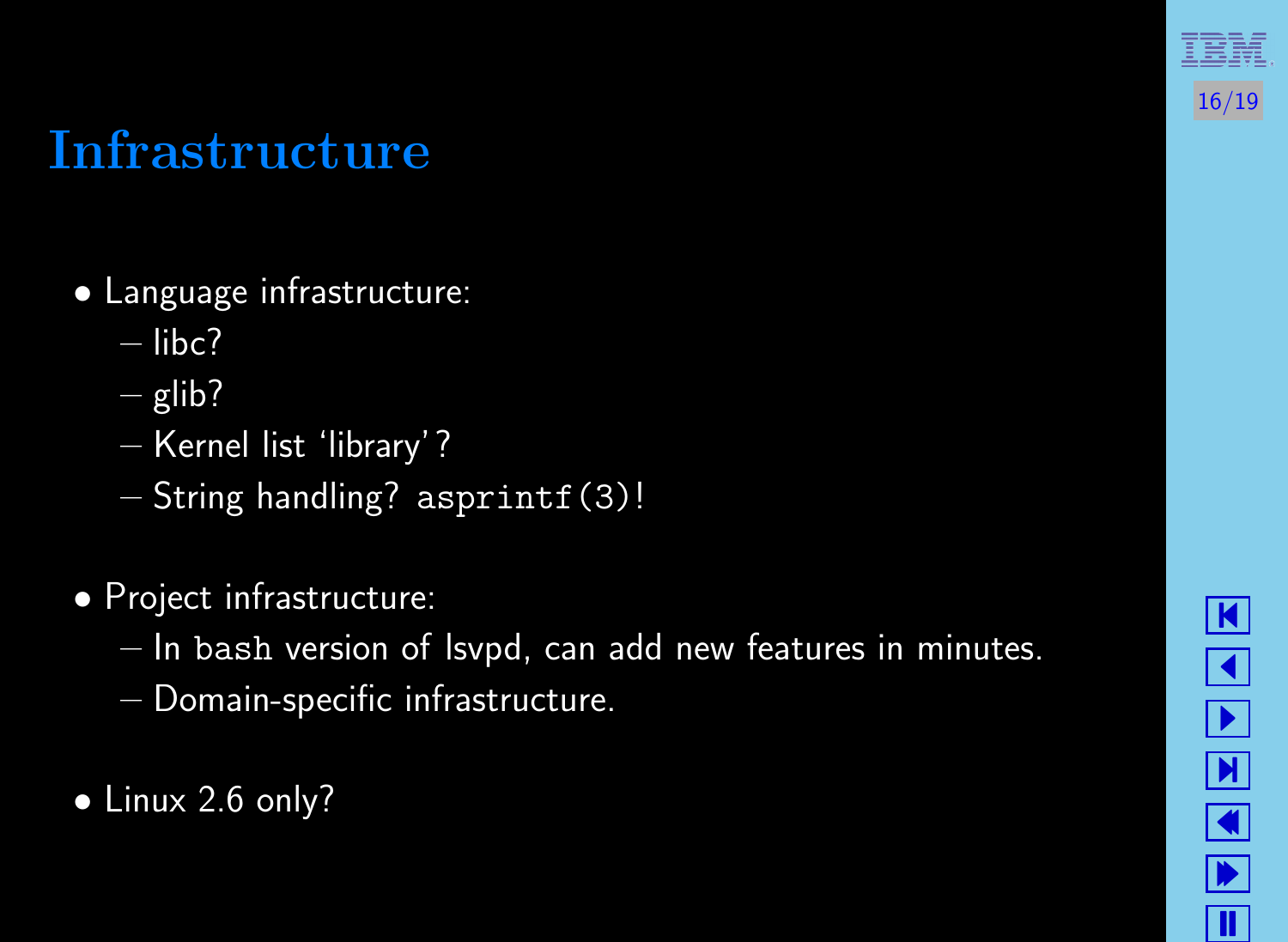

# Scripting System Tools

- Sophisticated scripting languages have non-trivial run-time dependencies.
- People that try to build on top of your tool inherit those dependencies.

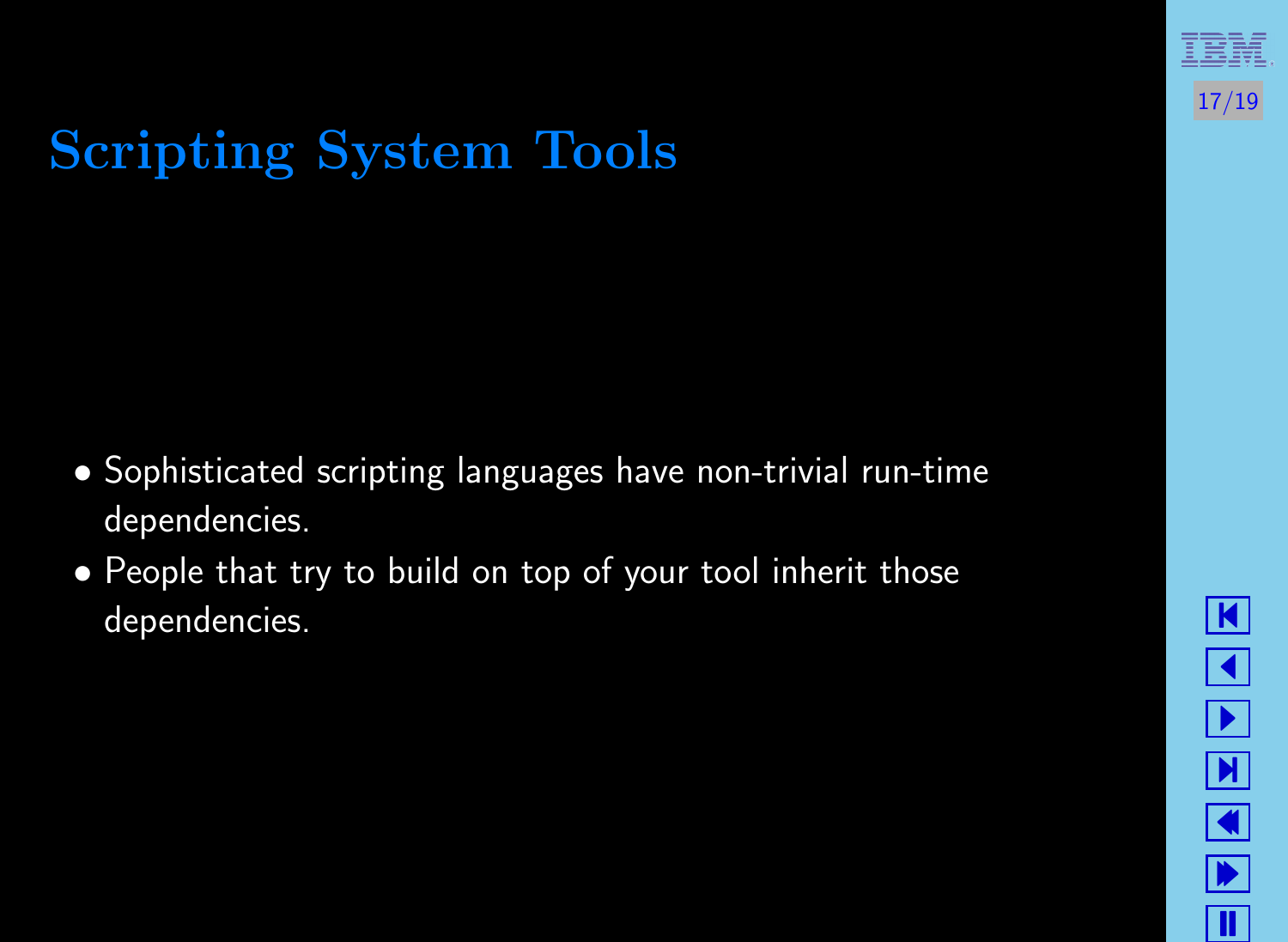## **Conclusions**

- Several iterations of Linux lsvpd.
- Linux lsvpd is getting better.
- Support persistent device naming on large systems?
- Scripting languages can't be used to solve all problems.